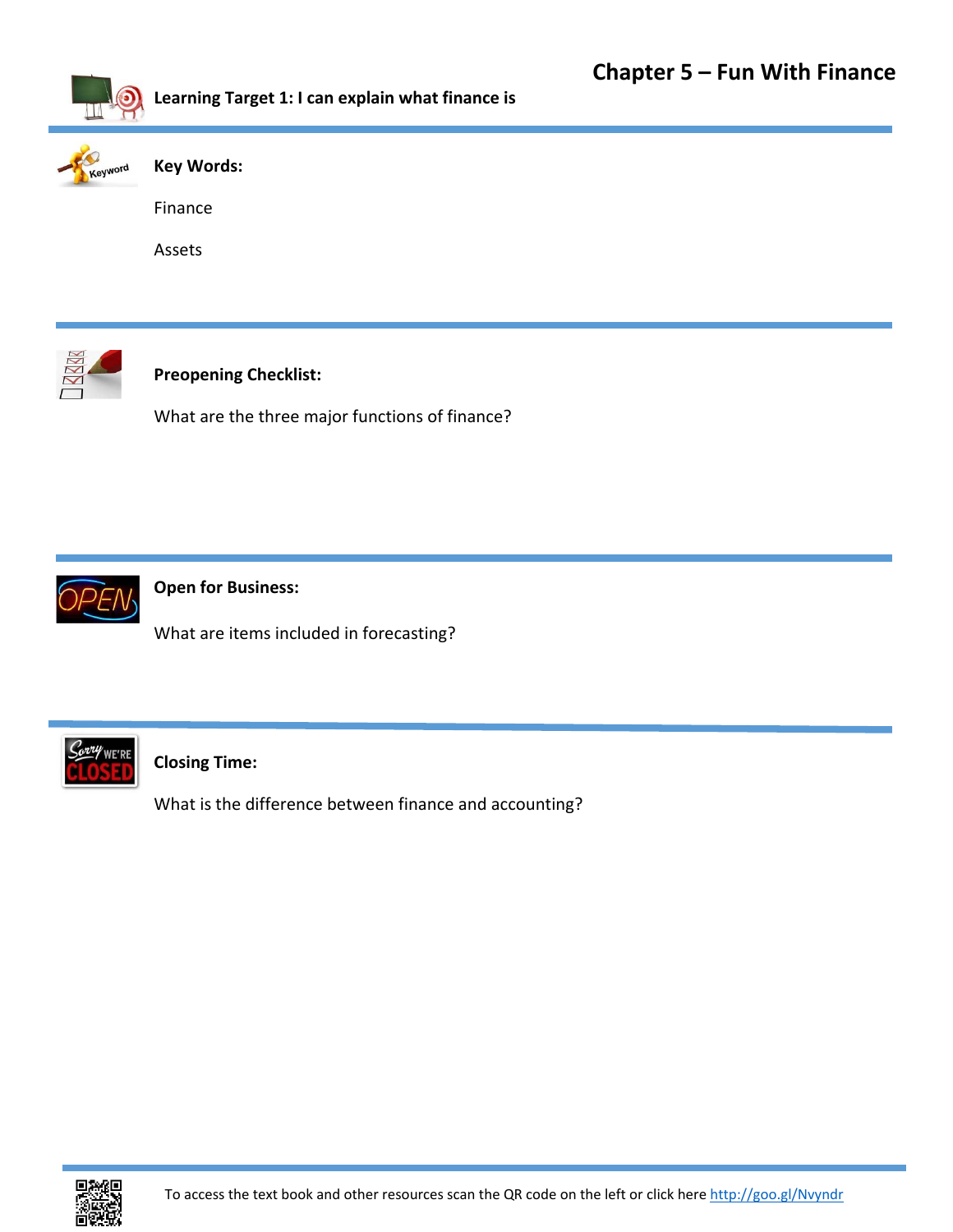

**Learning Target 2: I can explain purchasing and inventory control**



**Key Words:**

Purchasing

Inventory Control



# **Preopening Checklist:**

How can purchasing have an impact on the bottom line?



**Open for Business:**

What are the different types of purchasing?



# **Closing Time:**

What factors must be considered when a business decides its inventory levels.